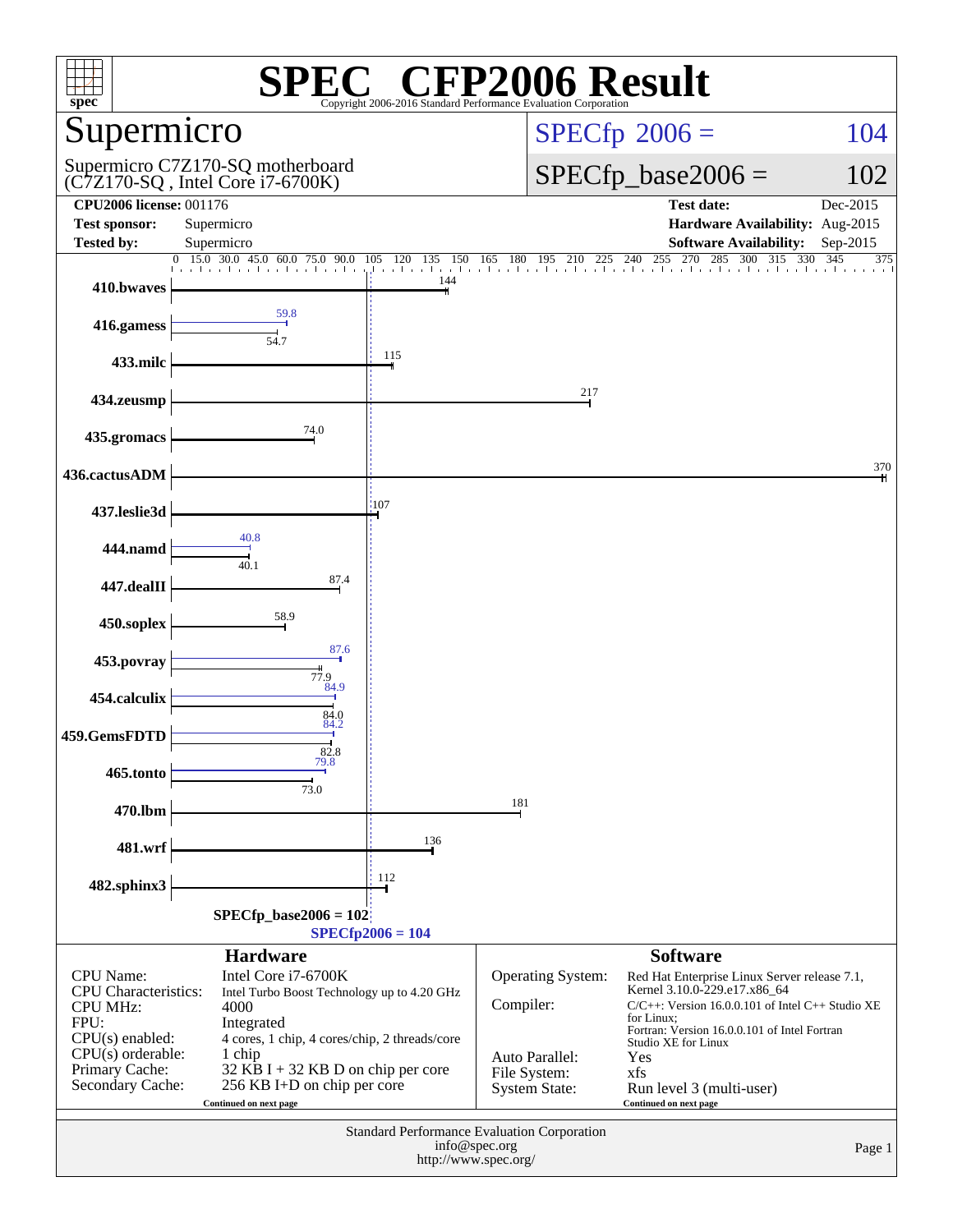

# Supermicro

(C7Z170-SQ , Intel Core i7-6700K) Supermicro C7Z170-SQ motherboard

## $SPECfp2006 = 104$  $SPECfp2006 = 104$

## $SPECfp\_base2006 = 102$

| <b>CPU2006 license: 001176</b> |                                   |                       | <b>Test date:</b><br>Dec-2015               |
|--------------------------------|-----------------------------------|-----------------------|---------------------------------------------|
| <b>Test sponsor:</b>           | Supermicro                        |                       | Hardware Availability: Aug-2015             |
| <b>Tested by:</b>              | Supermicro                        |                       | <b>Software Availability:</b><br>$Sep-2015$ |
| L3 Cache:                      | 8 MB I+D on chip per chip         | <b>Base Pointers:</b> | $64$ -bit                                   |
| Other Cache:                   | None                              | Peak Pointers:        | $32/64$ -bit                                |
| Memory:                        | 16 GB (4 x 4 GB 1Rx8 PC4-2133P-U) | Other Software:       | None                                        |
| Disk Subsystem:                | 1 x 400 GB SATA III SSD           |                       |                                             |
| <b>Other Hardware:</b>         | None                              |                       |                                             |

**[Results Table](http://www.spec.org/auto/cpu2006/Docs/result-fields.html#ResultsTable)**

| Results Table     |                                                                                                          |             |                |             |                |       |                |              |                |              |                |              |
|-------------------|----------------------------------------------------------------------------------------------------------|-------------|----------------|-------------|----------------|-------|----------------|--------------|----------------|--------------|----------------|--------------|
| <b>Base</b>       |                                                                                                          |             |                | <b>Peak</b> |                |       |                |              |                |              |                |              |
| <b>Benchmark</b>  | <b>Seconds</b>                                                                                           | Ratio       | <b>Seconds</b> | Ratio       | <b>Seconds</b> | Ratio | <b>Seconds</b> | <b>Ratio</b> | <b>Seconds</b> | <b>Ratio</b> | <b>Seconds</b> | <b>Ratio</b> |
| 410.bwayes        | 94.6                                                                                                     | 144         | 95.3           | 143         | 94.7           | 144   | 94.6           | 144          | 95.3           | 143          | 94.7           | <u>144</u>   |
| 416.gamess        | 358                                                                                                      | 54.7        | 358            | 54.7        | 358            | 54.7  | 327            | 59.8         | 328            | 59.8         | 327            | 59.9         |
| $433$ .milc       | 79.9                                                                                                     | 115         | 80.4           | 114         | 79.8           | 115   | 79.9           | 115          | 80.4           | 114          | 79.8           | 115          |
| 434.zeusmp        | 41.8                                                                                                     | 217         | 41.9           | 217         | 41.9           | 217   | 41.8           | 217          | 41.9           | 217          | 41.9           | 217          |
| 435 gromacs       | 96.5                                                                                                     | 74.0        | 96.5           | 74.0        | 96.3           | 74.1  | 96.5           | 74.0         | 96.5           | 74.0         | 96.3           | 74.1         |
| 436.cactusADM     | 32.3                                                                                                     | 370         | 32.2           | 371         | 32.4           | 369   | 32.3           | 370          | 32.2           | 371          | 32.4           | 369          |
| 437.leslie3d      | 87.6                                                                                                     | 107         | 88.0           | 107         | 87.7           | 107   | 87.6           | 107          | 88.0           | 107          | 87.7           | 107          |
| 444.namd          | 200                                                                                                      | 40.1        | 201            | 39.9        | 200            | 40.1  | 196            | 40.8         | 196            | 40.9         | 196            | 40.8         |
| 447.dealII        | 131                                                                                                      | 87.5        | 131            | 87.4        | 131            | 87.4  | 131            | 87.5         | 131            | 87.4         | 131            | 87.4         |
| 450.soplex        | 142                                                                                                      | <u>58.9</u> | 142            | 58.6        | 141            | 59.0  | <u>142</u>     | 58.9         | 142            | 58.6         | 141            | 59.0         |
| 453.povray        | 68.3                                                                                                     | 77.9        | 68.2           | 78.0        | 69.4           | 76.6  | 60.7           | 87.6         | 60.3           | 88.2         | 60.8           | 87.5         |
| 454.calculix      | 98.1                                                                                                     | 84.1        | 98.2           | 84.0        | 98.2           | 84.0  | 96.8           | 85.2         | 97.5           | 84.6         | 97.2           | 84.9         |
| 459.GemsFDTD      | 128                                                                                                      | 82.7        | 128            | 82.9        | 128            | 82.8  | 126            | 84.0         | 126            | 84.2         | 126            | 84.2         |
| 465.tonto         | 135                                                                                                      | 73.1        | 135            | 73.0        | 135            | 73.0  | 123            | 79.9         | 124            | 79.6         | <u>123</u>     | <u>79.8</u>  |
| 470.1bm           | 75.8                                                                                                     | 181         | 75.8           | 181         | 75.8           | 181   | 75.8           | 181          | 75.8           | 181          | 75.8           | 181          |
| 481.wrf           | 82.3                                                                                                     | 136         | 82.0           | 136         | 82.6           | 135   | 82.3           | <b>136</b>   | 82.0           | 136          | 82.6           | 135          |
| $482$ .sphinx $3$ | 174                                                                                                      | 112         | 175            | 111         | 174            | 112   | 174            | 112          | 175            | 111          | 174            | 112          |
|                   | Results appear in the order in which they were run. Bold underlined text indicates a median measurement. |             |                |             |                |       |                |              |                |              |                |              |

### **[Operating System Notes](http://www.spec.org/auto/cpu2006/Docs/result-fields.html#OperatingSystemNotes)**

Stack size set to unlimited using "ulimit -s unlimited"

### **[Platform Notes](http://www.spec.org/auto/cpu2006/Docs/result-fields.html#PlatformNotes)**

 As tested, the system used a Supermicro CSE-732G-903B chassis. The chassis is configured with a PWS-903-PQ power supply, 1 SNK-P0051AP4 heatsink, as well as 1 FAN-0124L4 rear cooling fan. Sysinfo program /usr/cpu2006/config/sysinfo.rev6914 \$Rev: 6914 \$ \$Date:: 2014-06-25 #\$ e3fbb8667b5a285932ceab81e28219e1 running on localhost.localdomain Thu Dec 17 04:00:14 2015

 This section contains SUT (System Under Test) info as seen by some common utilities. To remove or add to this section, see: <http://www.spec.org/cpu2006/Docs/config.html#sysinfo>

Continued on next page

Standard Performance Evaluation Corporation [info@spec.org](mailto:info@spec.org) <http://www.spec.org/>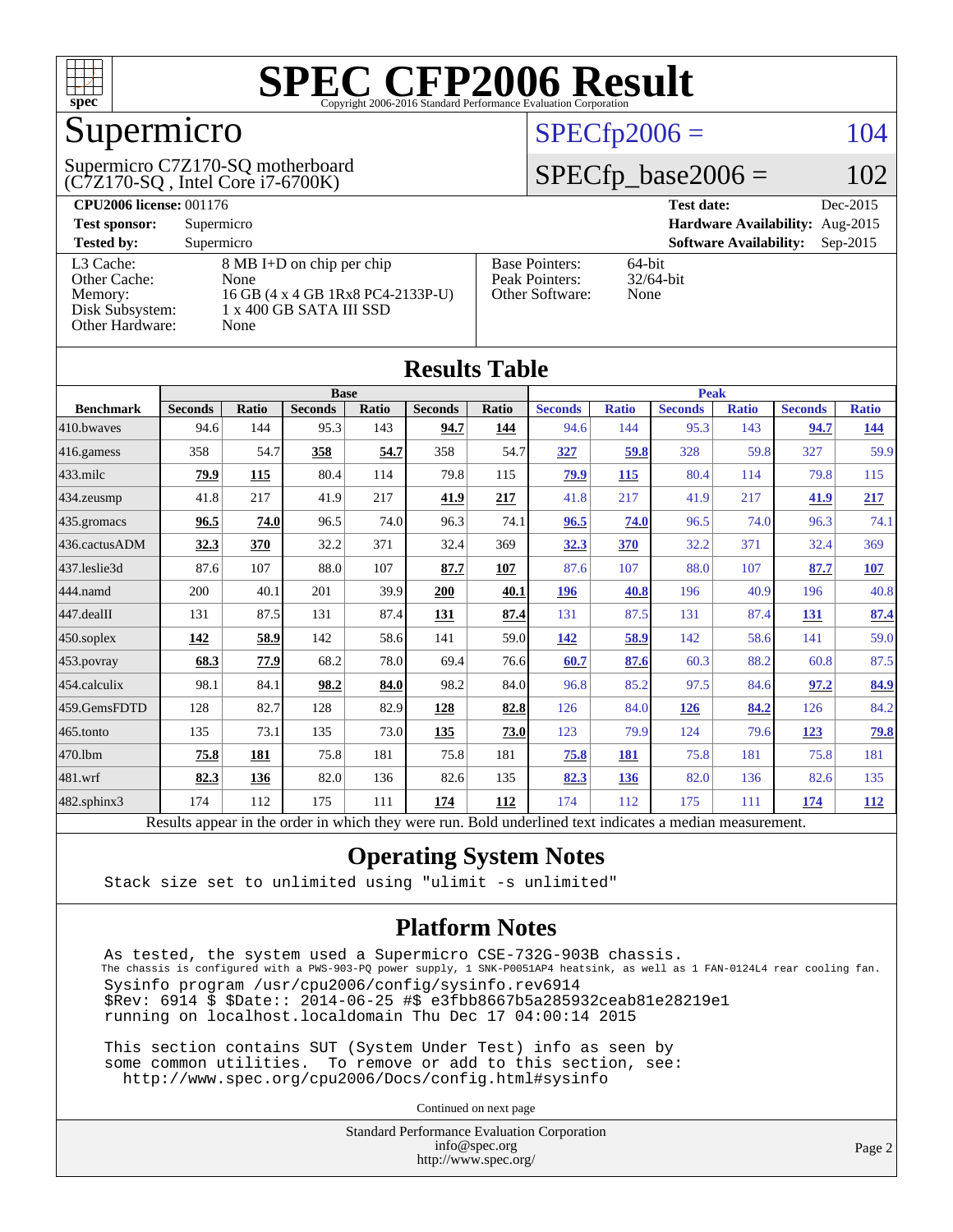

### Supermicro

 $SPECTp2006 = 104$ 

(C7Z170-SQ , Intel Core i7-6700K) Supermicro C7Z170-SQ motherboard  $SPECTp\_base2006 = 102$ 

**[Tested by:](http://www.spec.org/auto/cpu2006/Docs/result-fields.html#Testedby)** Supermicro **Supermicro [Software Availability:](http://www.spec.org/auto/cpu2006/Docs/result-fields.html#SoftwareAvailability)** Sep-2015

**[CPU2006 license:](http://www.spec.org/auto/cpu2006/Docs/result-fields.html#CPU2006license)** 001176 **[Test date:](http://www.spec.org/auto/cpu2006/Docs/result-fields.html#Testdate)** Dec-2015 **[Test sponsor:](http://www.spec.org/auto/cpu2006/Docs/result-fields.html#Testsponsor)** Supermicro **[Hardware Availability:](http://www.spec.org/auto/cpu2006/Docs/result-fields.html#HardwareAvailability)** Aug-2015

### **[Platform Notes \(Continued\)](http://www.spec.org/auto/cpu2006/Docs/result-fields.html#PlatformNotes)**

Standard Performance Evaluation Corporation From /proc/cpuinfo model name : Intel(R) Core(TM) i7-6700K CPU @ 4.00GHz 1 "physical id"s (chips) 8 "processors" cores, siblings (Caution: counting these is hw and system dependent. The following excerpts from /proc/cpuinfo might not be reliable. Use with caution.) cpu cores : 4 siblings : 8 physical 0: cores 0 1 2 3 cache size : 8192 KB From /proc/meminfo<br>MemTotal: 16044476 kB HugePages\_Total: 0<br>Hugepagesize: 2048 kB Hugepagesize: From /etc/\*release\* /etc/\*version\* os-release: NAME="Red Hat Enterprise Linux Server" VERSION="7.1 (Maipo)" ID="rhel" ID\_LIKE="fedora" VERSION\_ID="7.1" PRETTY NAME="Red Hat Enterprise Linux Server 7.1 (Maipo)" ANSI\_COLOR="0;31" CPE\_NAME="cpe:/o:redhat:enterprise\_linux:7.1:GA:server" redhat-release: Red Hat Enterprise Linux Server release 7.1 (Maipo) system-release: Red Hat Enterprise Linux Server release 7.1 (Maipo) system-release-cpe: cpe:/o:redhat:enterprise\_linux:7.1:ga:server uname -a: Linux localhost.localdomain 3.10.0-229.el7.x86\_64 #1 SMP Thu Jan 29 18:37:38 EST 2015 x86\_64 x86\_64 x86\_64 GNU/Linux run-level 3 Dec 16 06:13 SPEC is set to: /usr/cpu2006<br>Filesystem Type Size Filesystem Type Size Used Avail Use% Mounted on /dev/sda2 xfs 369G 173G 197G 47% / Additional information from dmidecode: Warning: Use caution when you interpret this section. The 'dmidecode' program reads system data which is "intended to allow hardware to be accurately determined", but the intent may not be met, as there are frequent changes to hardware, firmware, and the "DMTF SMBIOS" standard. BIOS American Megatrends Inc. 1.0c 12/09/2015 Memory: 4x Micron 8ATF51264AZ-2G1A2 4 GB 1 rank 2133 MHz (End of data from sysinfo program)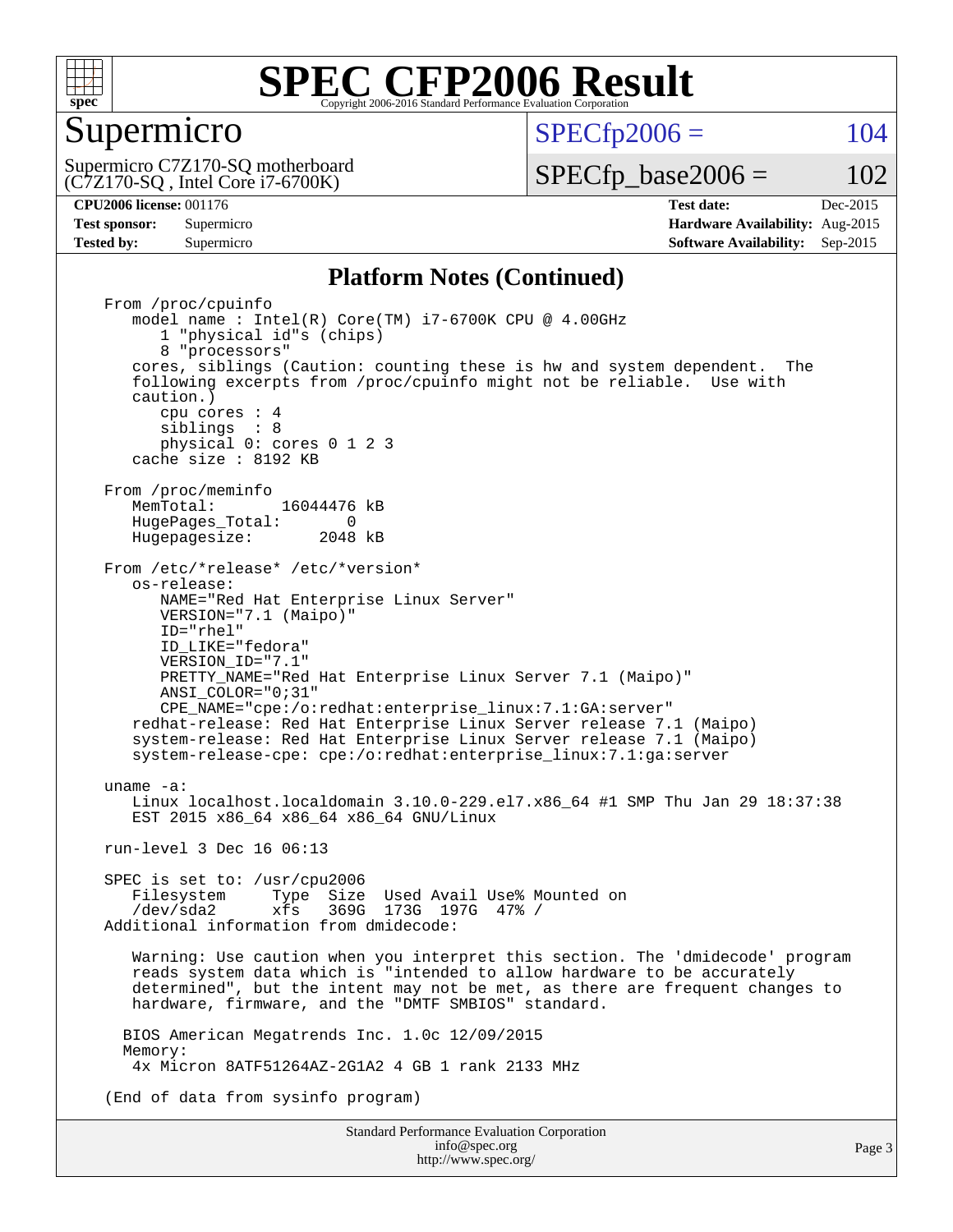

# Supermicro

(C7Z170-SQ , Intel Core i7-6700K) Supermicro C7Z170-SQ motherboard  $SPECfp2006 = 104$  $SPECfp2006 = 104$ 

 $SPECfp\_base2006 = 102$ 

**[CPU2006 license:](http://www.spec.org/auto/cpu2006/Docs/result-fields.html#CPU2006license)** 001176 **[Test date:](http://www.spec.org/auto/cpu2006/Docs/result-fields.html#Testdate)** Dec-2015

**[Tested by:](http://www.spec.org/auto/cpu2006/Docs/result-fields.html#Testedby)** Supermicro **Supermicro [Software Availability:](http://www.spec.org/auto/cpu2006/Docs/result-fields.html#SoftwareAvailability)** Sep-2015

**[Test sponsor:](http://www.spec.org/auto/cpu2006/Docs/result-fields.html#Testsponsor)** Supermicro **[Hardware Availability:](http://www.spec.org/auto/cpu2006/Docs/result-fields.html#HardwareAvailability)** Aug-2015

#### **[General Notes](http://www.spec.org/auto/cpu2006/Docs/result-fields.html#GeneralNotes)**

Environment variables set by runspec before the start of the run: KMP\_AFFINITY = "granularity=fine,compact,1,0"  $LD$ <sup>LIBRARY\_PATH = "/usr/cpu2006/libs/32:/usr/cpu2006/libs/64:/usr/cpu2006/sh"</sup> OMP\_NUM\_THREADS = "4"

 Binaries compiled on a system with 1x Intel Core i5-4670K CPU + 32GB memory using RedHat EL 7.1 Transparent Huge Pages enabled with: echo always > /sys/kernel/mm/transparent\_hugepage/enabled

### **[Base Compiler Invocation](http://www.spec.org/auto/cpu2006/Docs/result-fields.html#BaseCompilerInvocation)**

[C benchmarks](http://www.spec.org/auto/cpu2006/Docs/result-fields.html#Cbenchmarks):  $-m64$ 

[C++ benchmarks:](http://www.spec.org/auto/cpu2006/Docs/result-fields.html#CXXbenchmarks) [icpc -m64](http://www.spec.org/cpu2006/results/res2016q1/cpu2006-20151223-38490.flags.html#user_CXXbase_intel_icpc_64bit_bedb90c1146cab66620883ef4f41a67e)

[Fortran benchmarks](http://www.spec.org/auto/cpu2006/Docs/result-fields.html#Fortranbenchmarks): [ifort -m64](http://www.spec.org/cpu2006/results/res2016q1/cpu2006-20151223-38490.flags.html#user_FCbase_intel_ifort_64bit_ee9d0fb25645d0210d97eb0527dcc06e)

[Benchmarks using both Fortran and C](http://www.spec.org/auto/cpu2006/Docs/result-fields.html#BenchmarksusingbothFortranandC): [icc -m64](http://www.spec.org/cpu2006/results/res2016q1/cpu2006-20151223-38490.flags.html#user_CC_FCbase_intel_icc_64bit_0b7121f5ab7cfabee23d88897260401c) [ifort -m64](http://www.spec.org/cpu2006/results/res2016q1/cpu2006-20151223-38490.flags.html#user_CC_FCbase_intel_ifort_64bit_ee9d0fb25645d0210d97eb0527dcc06e)

## **[Base Portability Flags](http://www.spec.org/auto/cpu2006/Docs/result-fields.html#BasePortabilityFlags)**

| 410.bwaves: -DSPEC CPU LP64                 |                                                                |
|---------------------------------------------|----------------------------------------------------------------|
| 416.gamess: -DSPEC_CPU_LP64                 |                                                                |
| 433.milc: -DSPEC CPU LP64                   |                                                                |
| 434.zeusmp: -DSPEC_CPU_LP64                 |                                                                |
| 435.gromacs: -DSPEC_CPU_LP64 -nofor_main    |                                                                |
| 436.cactusADM: -DSPEC CPU LP64 -nofor main  |                                                                |
| 437.leslie3d: -DSPEC CPU LP64               |                                                                |
| 444.namd: -DSPEC CPU LP64                   |                                                                |
| 447.dealII: -DSPEC CPU LP64                 |                                                                |
| 450.soplex: -DSPEC_CPU_LP64                 |                                                                |
| 453.povray: -DSPEC_CPU_LP64                 |                                                                |
| 454.calculix: - DSPEC CPU LP64 - nofor main |                                                                |
| 459. GemsFDTD: - DSPEC CPU LP64             |                                                                |
| 465.tonto: - DSPEC CPU LP64                 |                                                                |
| 470.1bm: - DSPEC CPU LP64                   |                                                                |
|                                             | 481.wrf: -DSPEC_CPU_LP64 -DSPEC_CPU_CASE_FLAG -DSPEC_CPU_LINUX |
| 482.sphinx3: -DSPEC_CPU_LP64                |                                                                |
|                                             |                                                                |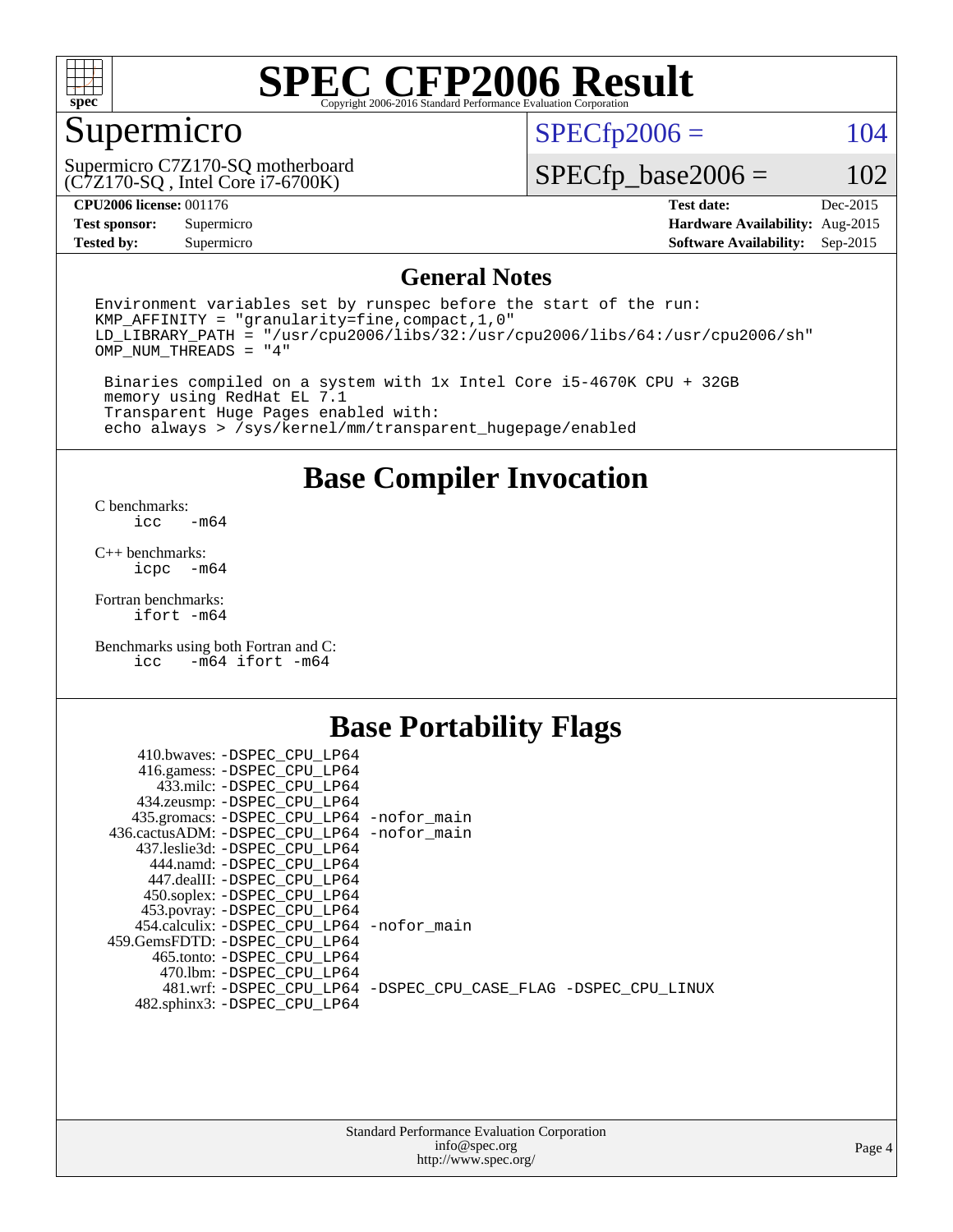

# Supermicro

 $SPECTp2006 = 104$ 

(C7Z170-SQ , Intel Core i7-6700K) Supermicro C7Z170-SQ motherboard

 $SPECTp\_base2006 = 102$ 

**[CPU2006 license:](http://www.spec.org/auto/cpu2006/Docs/result-fields.html#CPU2006license)** 001176 **[Test date:](http://www.spec.org/auto/cpu2006/Docs/result-fields.html#Testdate)** Dec-2015 **[Test sponsor:](http://www.spec.org/auto/cpu2006/Docs/result-fields.html#Testsponsor)** Supermicro **[Hardware Availability:](http://www.spec.org/auto/cpu2006/Docs/result-fields.html#HardwareAvailability)** Aug-2015 **[Tested by:](http://www.spec.org/auto/cpu2006/Docs/result-fields.html#Testedby)** Supermicro **Supermicro [Software Availability:](http://www.spec.org/auto/cpu2006/Docs/result-fields.html#SoftwareAvailability)** Sep-2015

# **[Base Optimization Flags](http://www.spec.org/auto/cpu2006/Docs/result-fields.html#BaseOptimizationFlags)**

[C benchmarks](http://www.spec.org/auto/cpu2006/Docs/result-fields.html#Cbenchmarks): [-xCORE-AVX2](http://www.spec.org/cpu2006/results/res2016q1/cpu2006-20151223-38490.flags.html#user_CCbase_f-xAVX2_5f5fc0cbe2c9f62c816d3e45806c70d7) [-ipo](http://www.spec.org/cpu2006/results/res2016q1/cpu2006-20151223-38490.flags.html#user_CCbase_f-ipo) [-O3](http://www.spec.org/cpu2006/results/res2016q1/cpu2006-20151223-38490.flags.html#user_CCbase_f-O3) [-no-prec-div](http://www.spec.org/cpu2006/results/res2016q1/cpu2006-20151223-38490.flags.html#user_CCbase_f-no-prec-div) [-parallel](http://www.spec.org/cpu2006/results/res2016q1/cpu2006-20151223-38490.flags.html#user_CCbase_f-parallel) [-opt-prefetch](http://www.spec.org/cpu2006/results/res2016q1/cpu2006-20151223-38490.flags.html#user_CCbase_f-opt-prefetch) [-ansi-alias](http://www.spec.org/cpu2006/results/res2016q1/cpu2006-20151223-38490.flags.html#user_CCbase_f-ansi-alias)

[C++ benchmarks:](http://www.spec.org/auto/cpu2006/Docs/result-fields.html#CXXbenchmarks) [-xCORE-AVX2](http://www.spec.org/cpu2006/results/res2016q1/cpu2006-20151223-38490.flags.html#user_CXXbase_f-xAVX2_5f5fc0cbe2c9f62c816d3e45806c70d7) [-ipo](http://www.spec.org/cpu2006/results/res2016q1/cpu2006-20151223-38490.flags.html#user_CXXbase_f-ipo) [-O3](http://www.spec.org/cpu2006/results/res2016q1/cpu2006-20151223-38490.flags.html#user_CXXbase_f-O3) [-no-prec-div](http://www.spec.org/cpu2006/results/res2016q1/cpu2006-20151223-38490.flags.html#user_CXXbase_f-no-prec-div) [-opt-prefetch](http://www.spec.org/cpu2006/results/res2016q1/cpu2006-20151223-38490.flags.html#user_CXXbase_f-opt-prefetch) [-ansi-alias](http://www.spec.org/cpu2006/results/res2016q1/cpu2006-20151223-38490.flags.html#user_CXXbase_f-ansi-alias)

[Fortran benchmarks](http://www.spec.org/auto/cpu2006/Docs/result-fields.html#Fortranbenchmarks): [-xCORE-AVX2](http://www.spec.org/cpu2006/results/res2016q1/cpu2006-20151223-38490.flags.html#user_FCbase_f-xAVX2_5f5fc0cbe2c9f62c816d3e45806c70d7) [-ipo](http://www.spec.org/cpu2006/results/res2016q1/cpu2006-20151223-38490.flags.html#user_FCbase_f-ipo) [-O3](http://www.spec.org/cpu2006/results/res2016q1/cpu2006-20151223-38490.flags.html#user_FCbase_f-O3) [-no-prec-div](http://www.spec.org/cpu2006/results/res2016q1/cpu2006-20151223-38490.flags.html#user_FCbase_f-no-prec-div) [-parallel](http://www.spec.org/cpu2006/results/res2016q1/cpu2006-20151223-38490.flags.html#user_FCbase_f-parallel) [-opt-prefetch](http://www.spec.org/cpu2006/results/res2016q1/cpu2006-20151223-38490.flags.html#user_FCbase_f-opt-prefetch)

[Benchmarks using both Fortran and C](http://www.spec.org/auto/cpu2006/Docs/result-fields.html#BenchmarksusingbothFortranandC): [-xCORE-AVX2](http://www.spec.org/cpu2006/results/res2016q1/cpu2006-20151223-38490.flags.html#user_CC_FCbase_f-xAVX2_5f5fc0cbe2c9f62c816d3e45806c70d7) [-ipo](http://www.spec.org/cpu2006/results/res2016q1/cpu2006-20151223-38490.flags.html#user_CC_FCbase_f-ipo) [-O3](http://www.spec.org/cpu2006/results/res2016q1/cpu2006-20151223-38490.flags.html#user_CC_FCbase_f-O3) [-no-prec-div](http://www.spec.org/cpu2006/results/res2016q1/cpu2006-20151223-38490.flags.html#user_CC_FCbase_f-no-prec-div) [-parallel](http://www.spec.org/cpu2006/results/res2016q1/cpu2006-20151223-38490.flags.html#user_CC_FCbase_f-parallel) [-opt-prefetch](http://www.spec.org/cpu2006/results/res2016q1/cpu2006-20151223-38490.flags.html#user_CC_FCbase_f-opt-prefetch)

[-ansi-alias](http://www.spec.org/cpu2006/results/res2016q1/cpu2006-20151223-38490.flags.html#user_CC_FCbase_f-ansi-alias)

# **[Peak Compiler Invocation](http://www.spec.org/auto/cpu2006/Docs/result-fields.html#PeakCompilerInvocation)**

[C benchmarks](http://www.spec.org/auto/cpu2006/Docs/result-fields.html#Cbenchmarks):  $\text{icc}$   $-\text{m64}$ 

[C++ benchmarks:](http://www.spec.org/auto/cpu2006/Docs/result-fields.html#CXXbenchmarks) [icpc -m64](http://www.spec.org/cpu2006/results/res2016q1/cpu2006-20151223-38490.flags.html#user_CXXpeak_intel_icpc_64bit_bedb90c1146cab66620883ef4f41a67e)

[Fortran benchmarks](http://www.spec.org/auto/cpu2006/Docs/result-fields.html#Fortranbenchmarks): [ifort -m64](http://www.spec.org/cpu2006/results/res2016q1/cpu2006-20151223-38490.flags.html#user_FCpeak_intel_ifort_64bit_ee9d0fb25645d0210d97eb0527dcc06e)

[Benchmarks using both Fortran and C](http://www.spec.org/auto/cpu2006/Docs/result-fields.html#BenchmarksusingbothFortranandC): [icc -m64](http://www.spec.org/cpu2006/results/res2016q1/cpu2006-20151223-38490.flags.html#user_CC_FCpeak_intel_icc_64bit_0b7121f5ab7cfabee23d88897260401c) [ifort -m64](http://www.spec.org/cpu2006/results/res2016q1/cpu2006-20151223-38490.flags.html#user_CC_FCpeak_intel_ifort_64bit_ee9d0fb25645d0210d97eb0527dcc06e)

# **[Peak Portability Flags](http://www.spec.org/auto/cpu2006/Docs/result-fields.html#PeakPortabilityFlags)**

Same as Base Portability Flags

# **[Peak Optimization Flags](http://www.spec.org/auto/cpu2006/Docs/result-fields.html#PeakOptimizationFlags)**

[C benchmarks](http://www.spec.org/auto/cpu2006/Docs/result-fields.html#Cbenchmarks):

433.milc: basepeak = yes

 $470$ .lbm: basepeak = yes

482.sphinx3: basepeak = yes

[C++ benchmarks:](http://www.spec.org/auto/cpu2006/Docs/result-fields.html#CXXbenchmarks)

Continued on next page

Standard Performance Evaluation Corporation [info@spec.org](mailto:info@spec.org) <http://www.spec.org/>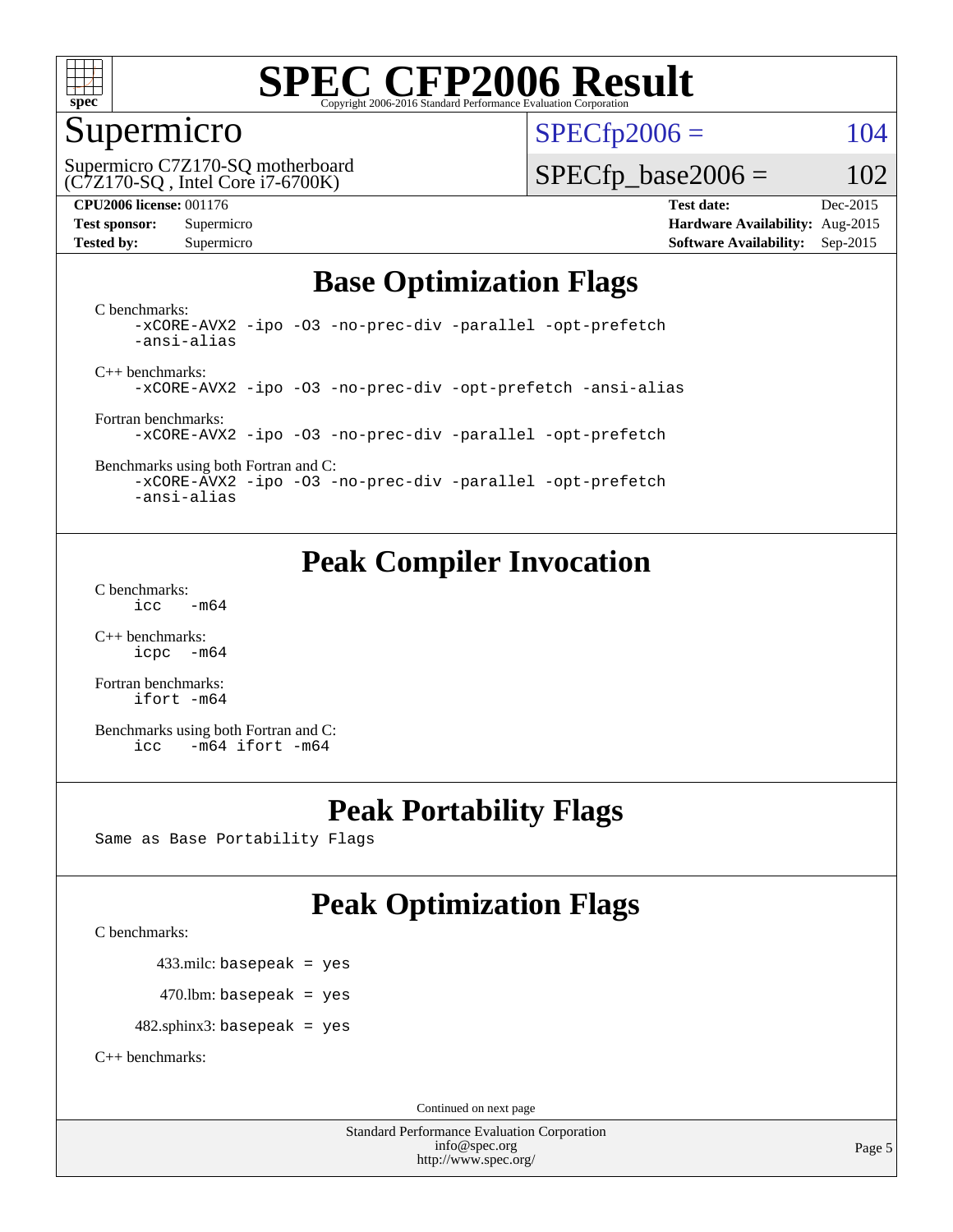

# Supermicro

 $SPECTp2006 = 104$ 

(C7Z170-SQ , Intel Core i7-6700K) Supermicro C7Z170-SQ motherboard  $SPECTp\_base2006 = 102$ 

**[CPU2006 license:](http://www.spec.org/auto/cpu2006/Docs/result-fields.html#CPU2006license)** 001176 **[Test date:](http://www.spec.org/auto/cpu2006/Docs/result-fields.html#Testdate)** Dec-2015 **[Test sponsor:](http://www.spec.org/auto/cpu2006/Docs/result-fields.html#Testsponsor)** Supermicro **[Hardware Availability:](http://www.spec.org/auto/cpu2006/Docs/result-fields.html#HardwareAvailability)** Aug-2015 **[Tested by:](http://www.spec.org/auto/cpu2006/Docs/result-fields.html#Testedby)** Supermicro **Supermicro [Software Availability:](http://www.spec.org/auto/cpu2006/Docs/result-fields.html#SoftwareAvailability)** Sep-2015

# **[Peak Optimization Flags \(Continued\)](http://www.spec.org/auto/cpu2006/Docs/result-fields.html#PeakOptimizationFlags)**

```
 444.namd: -xCORE-AVX2(pass 2) -prof-gen:threadsafe(pass 1)
               -ipo(pass 2) -03(pass 2) -no-prec-div(pass 2)
               -par-num-threads=1(pass 1) -prof-use(pass 2) -fno-alias
               -auto-ilp32
      447.dealII: basepeak = yes
      450.soplex: basepeak = yes
      453.povray: -xCORE-AVX2(pass 2) -prof-gen:threadsafe(pass 1)
               -no-prec-div(pass 2)-par-num-threads=1(pass 1) -prof-use(pass 2) -unroll4
               -ansi-alias
Fortran benchmarks: 
     410.bwaves: basepeak = yes 416.gamess: -xCORE-AVX2(pass 2) -prof-gen:threadsafe(pass 1)
               -ipo(pass 2) -O3(pass 2) -no-prec-div(pass 2)
               -par-num-threads=1(pass 1) -prof-use(pass 2) -unroll2
               -inline-level=0 -scalar-rep-
      434.zeusmp: basepeak = yes
     437.leslie3d: basepeak = yes
  459.GemsFDTD: -xCORE-AVX2(pass 2) -prof-gen:threadsafe(pass 1)
               -i\text{po}(pass 2) -\tilde{O}3(pass 2)-no-prec-div(pass 2)
               -par-num-threads=1(pass 1) -prof-use(pass 2) -unroll2
               -inline-level=0 -opt-prefetch -parallel
        465.tonto: -xCORE-AVX2(pass 2) -prof-gen:threadsafe(pass 1)
               -no-prec-div(pass 2)-par-num-threads=1(pass 1) -prof-use(pass 2) -inline-calloc
               -opt-malloc-options=3 -auto -unroll4
Benchmarks using both Fortran and C: 
     435.gromacs: basepeak = yes
 436.cactusADM:basepeak = yes 454.calculix: -xCORE-AVX2 -ipo -O3 -no-prec-div -auto-ilp32 -ansi-alias
        481.wrf: basepeak = yes
```